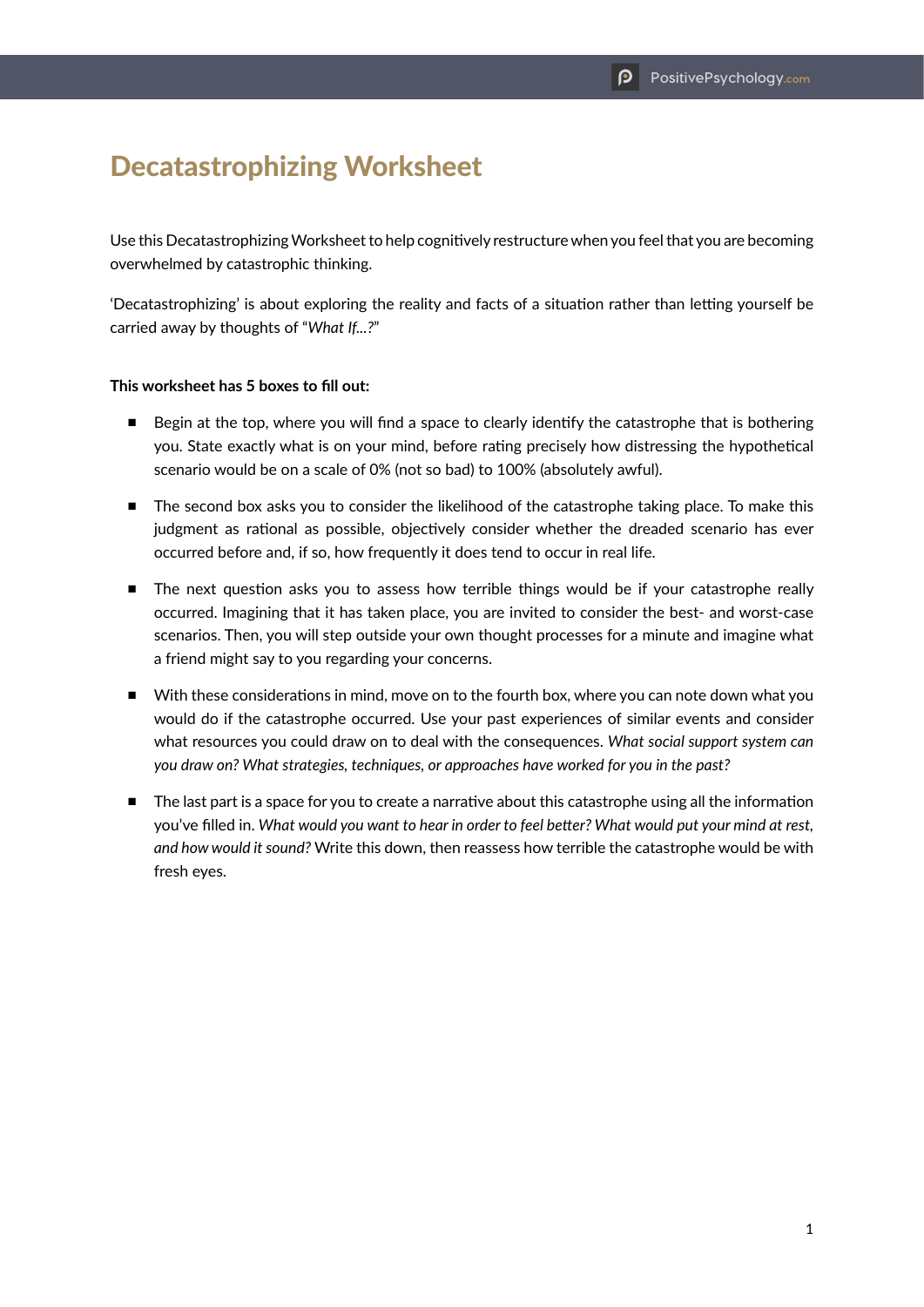**1. What 'catastrophe' is bothering you?**

*Specify what you imagine will occur, avoiding "What if?" statements. Instead, rephrase these as precise predictions, e.g."I won't get the job."*

**Rate how terrible you believe it would be out of 100%:**

### **2. What is the likelihood of the catastrophe occurring?**

*In the past, has this ever happened before?*

*How frequently does this occur in real life?*

# **3. How terrible would it be if your catastrophe really occurred?**

*What would the worst possible outcomes look like?*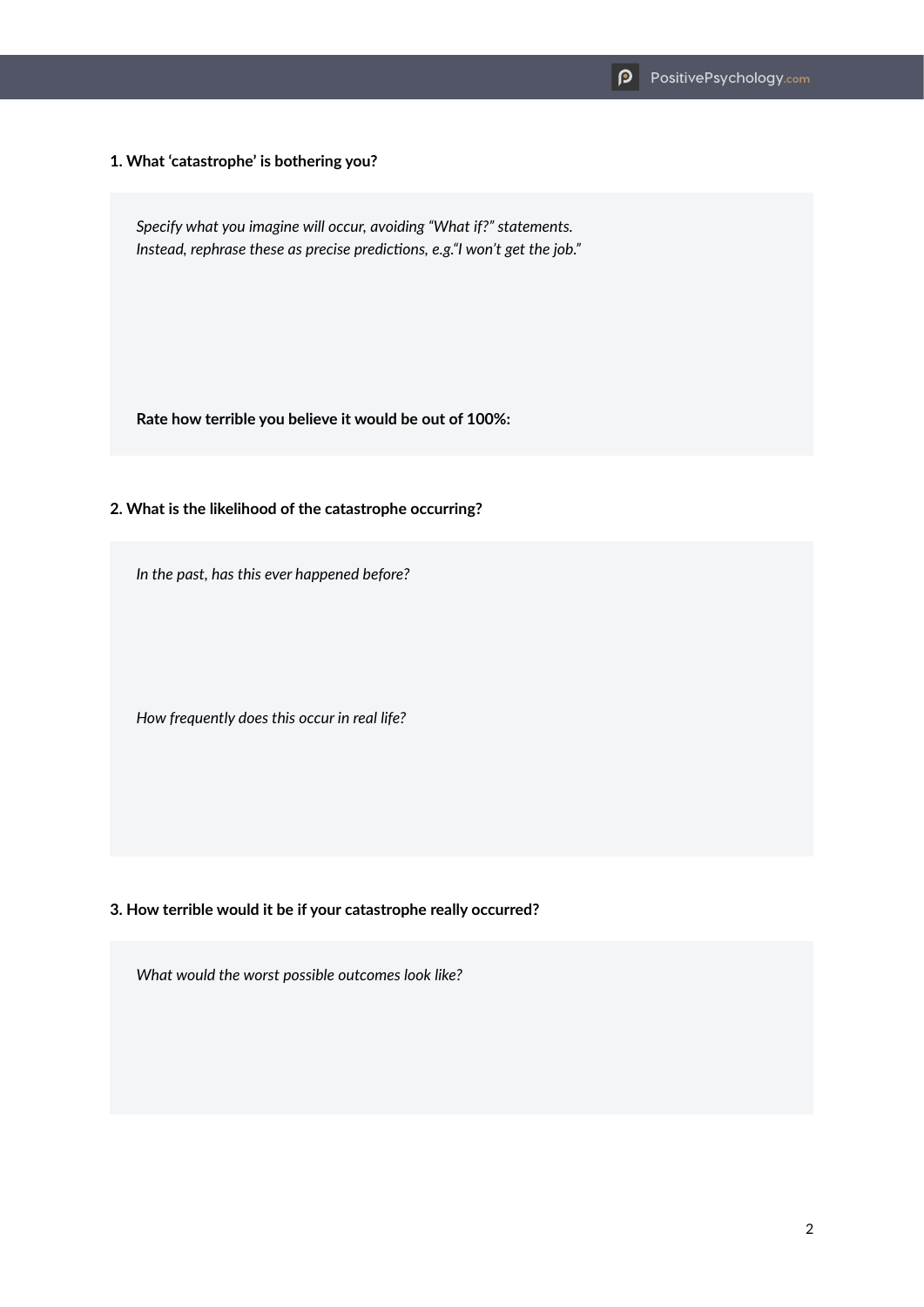*What would the best possible outcomes look like?*

*How would a friend talk to you about your concern?*

### **4. If the worst possible scenario occurred, how would you cope?**

*What have you done in similar past situations?*

*What techniques, strategies, or people could you turn to?*

# **5. What is the most reassuring or positive thing you would like to hear?**

*What kind of thing would you like to hear to feel better?*